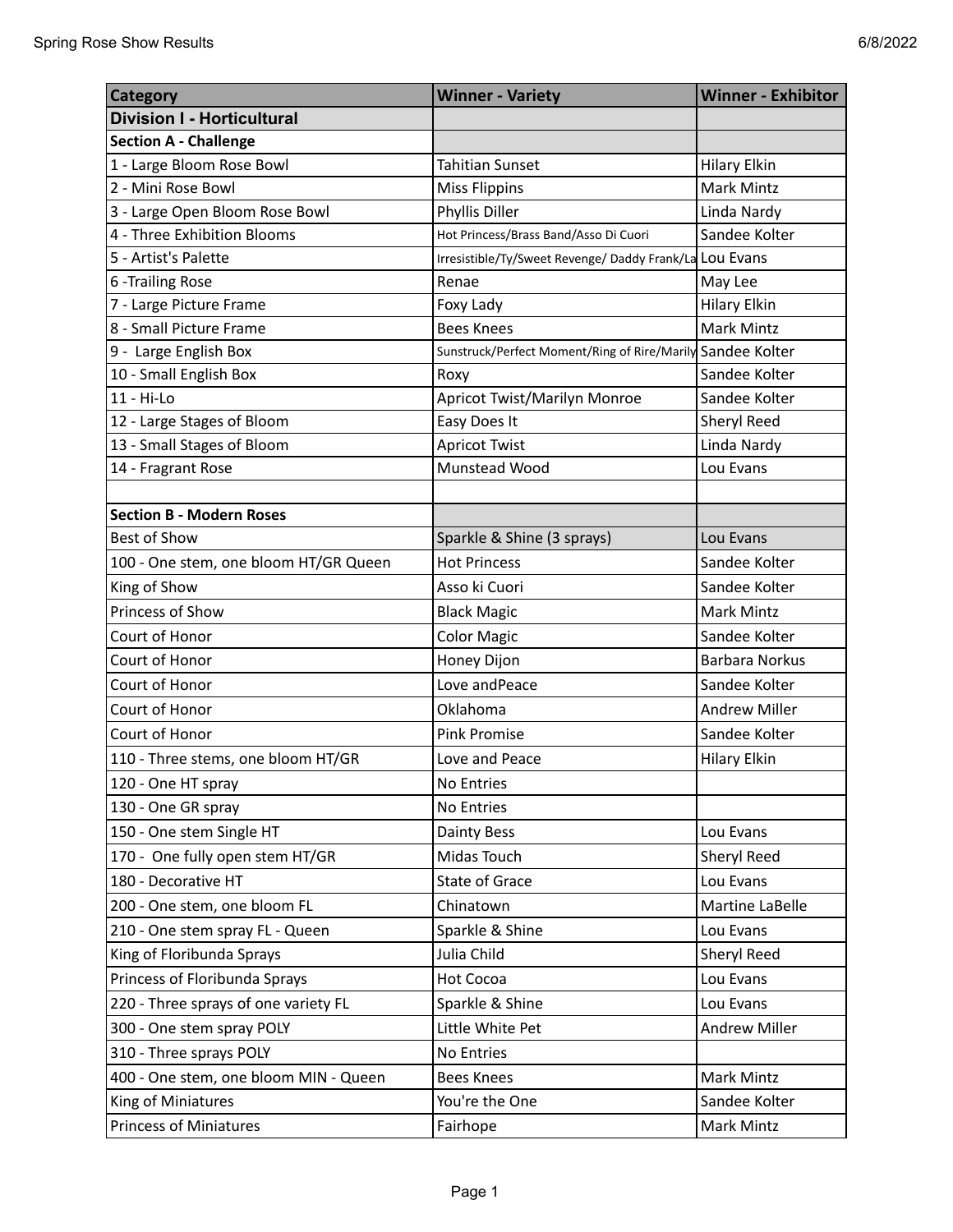| Court of Honor                       | Innocence                         | Martine LaBelle      |
|--------------------------------------|-----------------------------------|----------------------|
| Court of Honor                       | Jean Kenneally                    | Lou Evans            |
| Court of Honor                       | Lavender Sunblaze                 | Lou Evans            |
| Court of Honor                       | Sweet Revenge                     | Lou Evans            |
| 410 - One stem spray MIN             | Loving Touch                      | Lou Evans            |
| 420 - One stem Single MIN            | Hoot Owl                          | Jan Hayward          |
| 440 - One fully open bloom MIN       | Ruby Ruby                         | <b>Andrew Miller</b> |
| 470 - One stem decorative bloom MIN  | Little Grey Pearl                 | Lou Evans            |
| 490 - One stem, one bloom MF - Queen | <b>Butter Cream</b>               | Mark Mintz           |
| King of Minifloras                   | Family Holiday                    | Lou Evans            |
| <b>Princess of Minifloras</b>        | Cooper                            | Lou Evans            |
| Court of Honor                       | Deja Blu                          | Peggy Cazlson        |
| Court of Honor                       | Dr. John Dickman                  | Lou Evans            |
| Court of Honor                       | Jolene Adams                      | Lou Evans            |
| Court of Honor                       | Show Stopper                      | Lou Evans            |
| 491 - One stem spray MF              | No Entries                        |                      |
| 492 - One fully open bloom MF        | Roxie                             | Linda Nardy          |
| 495 - One stem Single MF             | Simple Splendor                   | Lou Evans            |
| 496 - One stem decorative bloom MF   | No Entries                        |                      |
| 500 - One stem LFC                   | Sky's the Limit                   | <b>Mark Mintz</b>    |
| 510 - Three stems LFC                | No Entries                        |                      |
| 600 - One stem Seedling/Sport        | No Entries                        |                      |
| 610 - One stem Unregistered Rose     | Benson and Hedges Gold x Folklore | Lou Evans            |
| 700 - One stem Classic Shrub Rose    | No Winner                         |                      |
| 710 - Three stems Classic Shrub Rose | No Winner                         |                      |
| 740 - One stem ("S") Shrub Rose      | Miracle on the Hudson             | Lou Evans            |
| 750 - Three stem ("S") Shrub Rose    | <b>Distant Drums</b>              | <b>Hilary Elkin</b>  |
|                                      |                                   |                      |
| <b>Section C - Old Garden</b>        |                                   |                      |
| 800 - One stem OGR - Pre1867         | Glendora 1847                     | Martine LaBelle      |
| 810 - Three stems OGR - Pre1867      | No Entries                        |                      |
| 900 - One stem OGR - Post1867        | Rose de Rescht                    | Lou Evans            |
| 910 - Three stems OGR - Post1867     | No Entries                        |                      |
| 950 - One stem Species Rose          |                                   |                      |
|                                      |                                   |                      |
| <b>Section D - Novice</b>            |                                   |                      |
| N-1 - One stem, one bloom HT/GR      | No Entries                        |                      |
| N-2 - One stem spray HT              | No Entries                        |                      |
| N-3 - One stem spray GR              | No Entries                        |                      |
| N-4 - One stem, one bloom FL         | No Entries                        |                      |
| N-5 - One spray FL                   | No Entries                        |                      |
| N-6 - One stem, one bloom MIN        | No Entries                        |                      |
| N-7 - One stem, one bloom MF         | No Entries                        |                      |